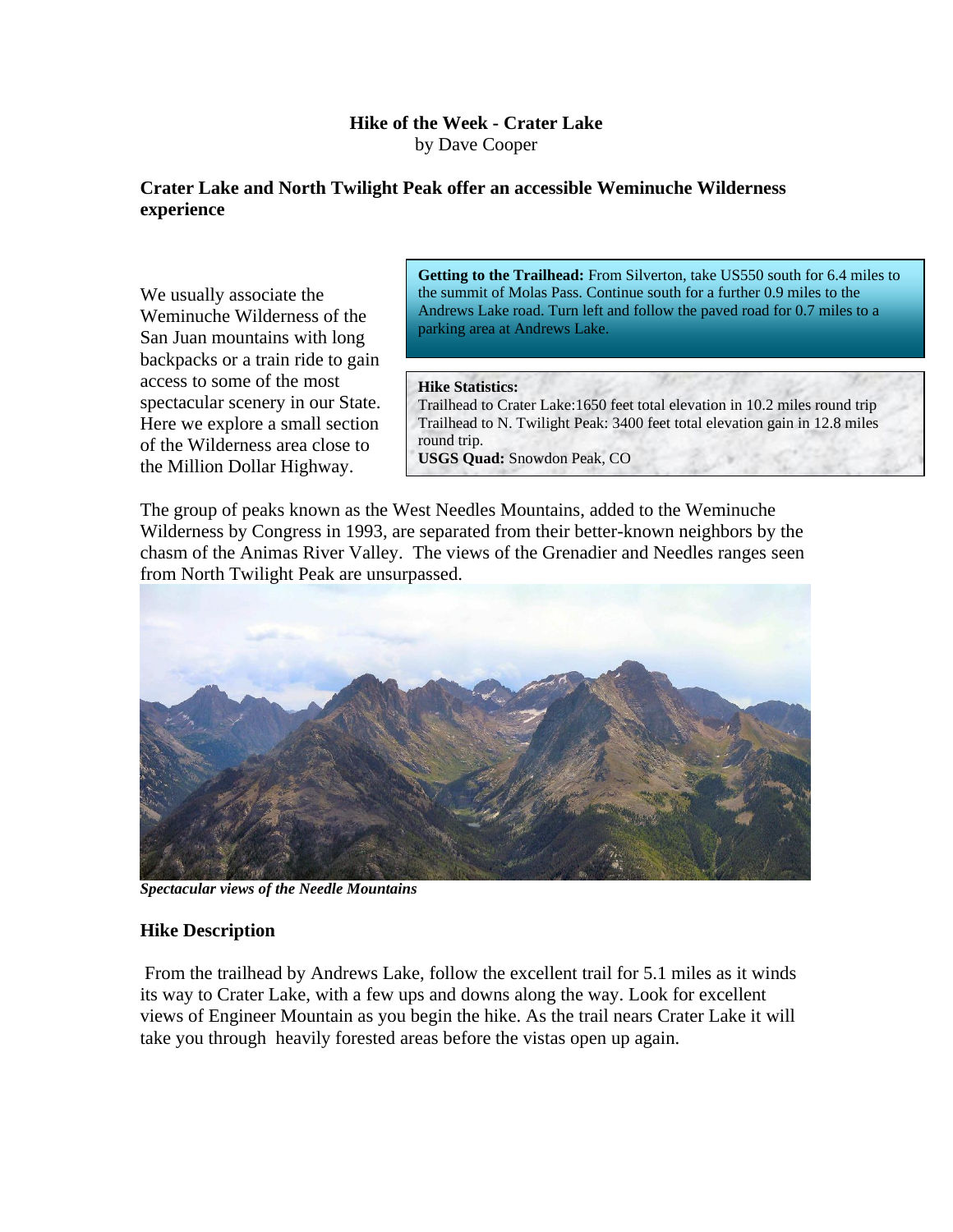The area by Crater Lake, nestled under the mass of North Twilight Peak (13,075 feet), makes a fine lunch spot and is the turnaround point for most hikers. However, a strenuous scramble up the north-east shoulder and east ridge of North Twilight Peak provides unique views of the San Juans.



*Crater Lake, with north Twilight Peak beyond. The route gains the east ridge via the shoulder on the left side of photo*

To gain the north-east shoulder of the peak, it's best to head around the left side of the lake, initially following a faint trail. Once on the broad shoulder, leave the trail and head south-west. As the shoulder narrows, a climbers trail becomes quite distinct. Follow this trail as it climbs just left of the ridge line. A grassy gully, at waypoint "START OF GRASSY GULLY" intersects the east ridge, which may appear a little intimidating at first, but which really isn't too difficult, the scrambling never exceeding class 3.



*Figure 1 IMGP3598\_1-the east ridge of N. Twilight Pk.-compressed*

This long ridge takes some time to negotiate, so make sure the clouds aren't